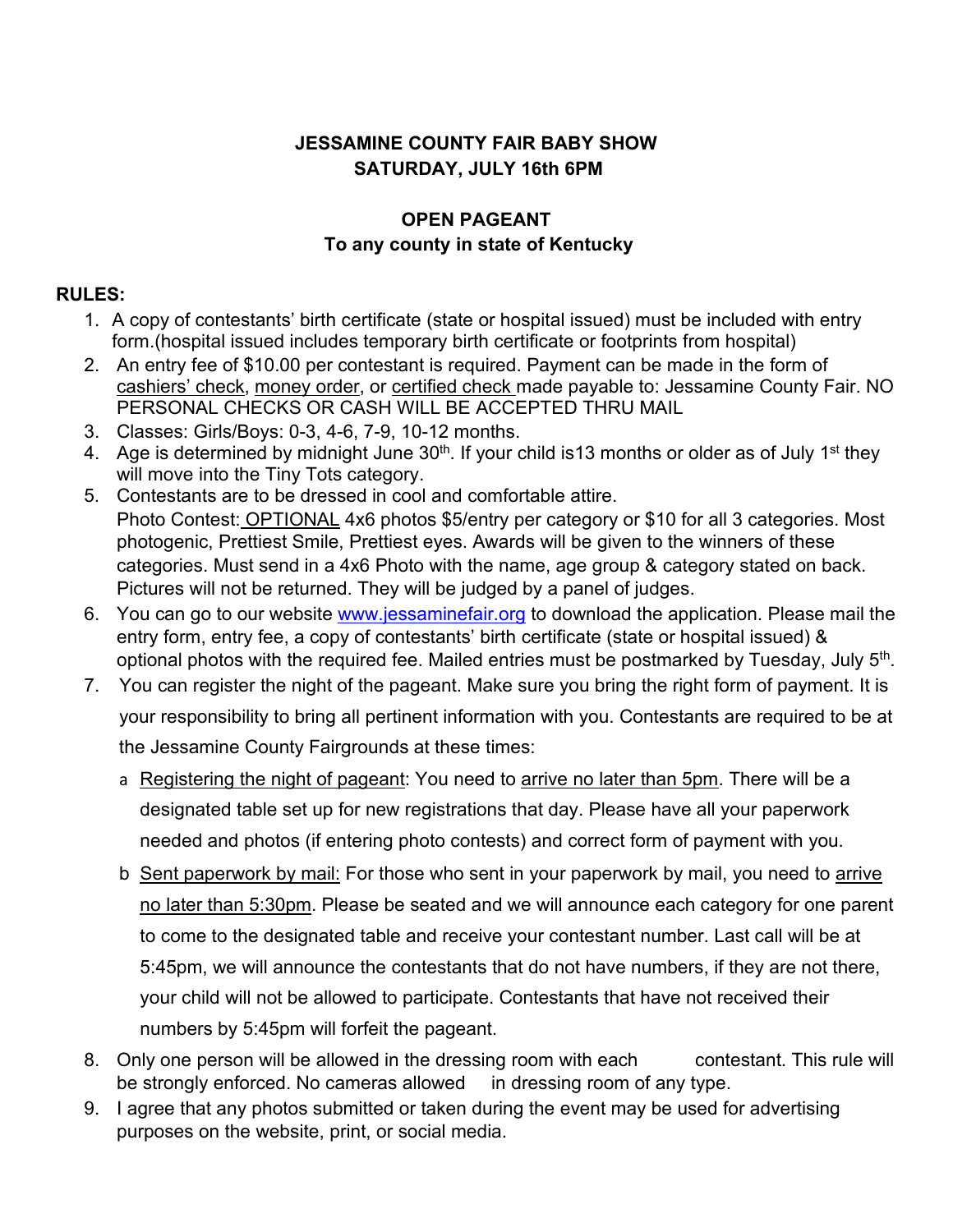- 10. Grounds for disqualification can be but not limited to untrue statements on registration forms, unruly behavior, misconduct, obscene or foul language and any other reasons the pageant committee may deem as necessary. Anyone that causes any problems, harasses the directors or judges will be escorted off the premises and re-entry not allowed. If the pageant committee is harassed or untrue statements are placed on-line on Facebook, website or any other means, your child will be disqualified from our pageant system entirely. If there are any problems you feel you need to bring to our attention or questions, please direct them to the pageant director or Co-directors. We are always available to help.
- 11. Each contestant will receive a participation ribbon.
- 12. Winners will receive a trophy & ribbon.
- 13. Contestants will be judged on personality and natural beauty.
- 14. **Judge's decisions are final.**
- 15. Judges will score all contestants the same.
- 16. Do not send your paperwork by certified mail where we have to sign for it at the post office. They will not be picked up.

## 17. **NO REFUNDS!! NO EXCEPTIONS**

18. I release and hold harmless Jessamine Co Fair, judges, staff, and ALL other parties affiliated with this pageant from ALL responsibility for any issues during the event including but not limited to accidents, falls, sickness, injury or loss of personal property.

Parent's signature: example and the Date: